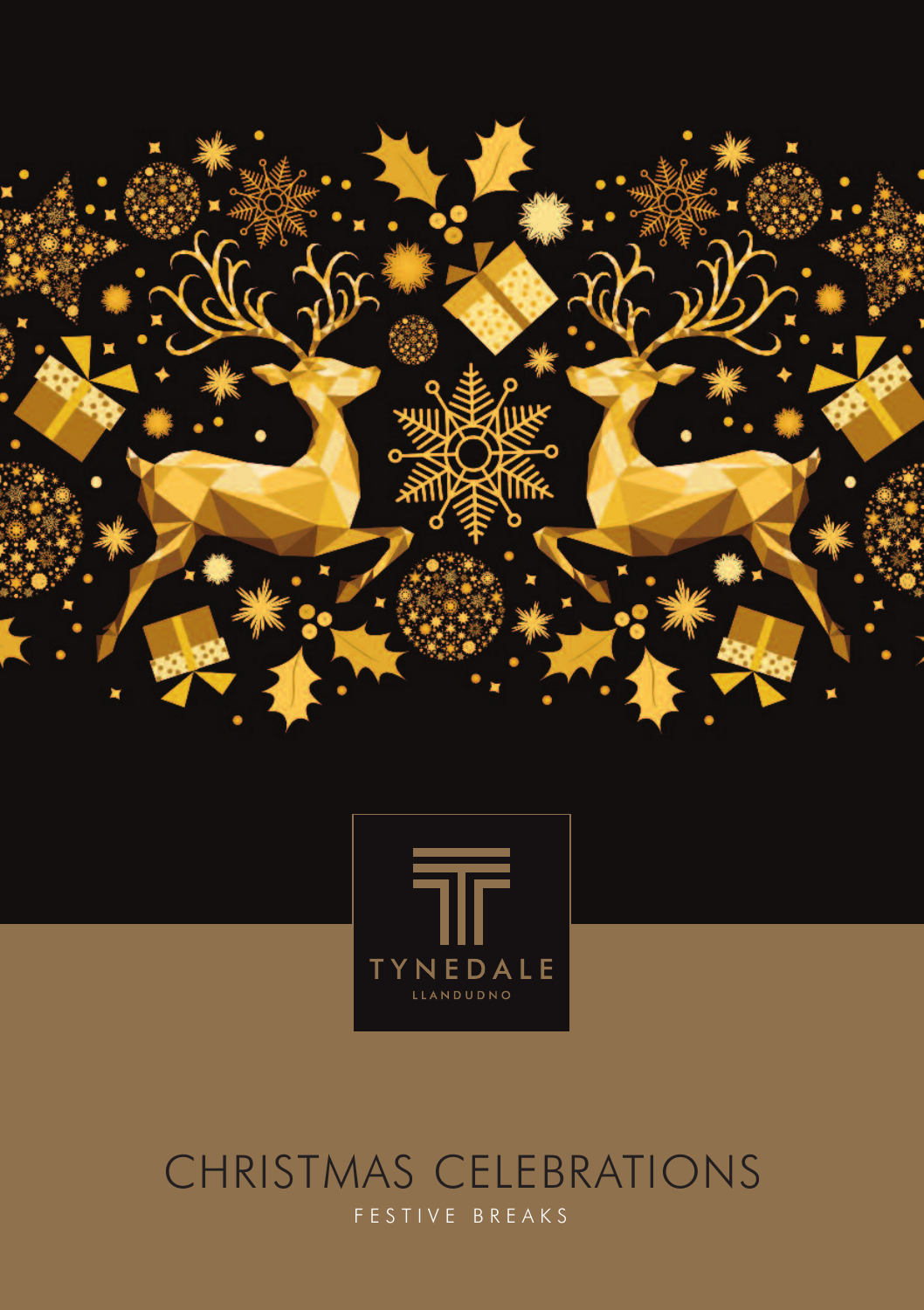# WELCOME TO OUR FANTASTIC CHRISTMAS **CELEBRATIONS**

23RD – 28TH DECEMBER WHERE A WHITE CHRISTMAS AND A VISIT FROM SANTA ARE ALWAYS ON THE MENU.

### 23RD DECEMBER

A warm Tynedale welcome awaits in the bar whilst we take care of your luggage. Relax after your journey afternoon tea is served. An abundance of home-made cakes and pastries helped along with a delicious cup of tea. Then off to your bedroom for a bottle of bubbly!

#### 5.15-6.15pm

Santa's Sherry Stop, Happy Hour. Treat yourself to a sherry, brandy or malt, fantastic selection all at special prices.

6.30-8.00pm Dinner by candlelight in the restaurant.

#### 9.15-11.00pm

Take your seats in the cabaret lounge as your Christmas entertainment gets underway.

11.00pm Chefs late night finger buffet.

# CHRISTMAS EVE

8.15-9.45am Breakfastisserved.

11.00am Join us in the Bar for morning coffee and homemade shortbread.

5.15-6.15pm Special prices on Brandy, Malts and Liqueurs.

#### 5.45pm Join us for a sparkling glass of Cava and delicious canapes.

#### 6.30-8.00pm

What better way to get the celebrations underway than with a fabulous five course Christmas Eve Celebration Dinner and of course fancy hats, streamers and poppers plus great festive party music.

9.15- Late Your Christmas entertainment commences.

11.00pm Chefs light buffet supper.

It's beginning to look a lot like C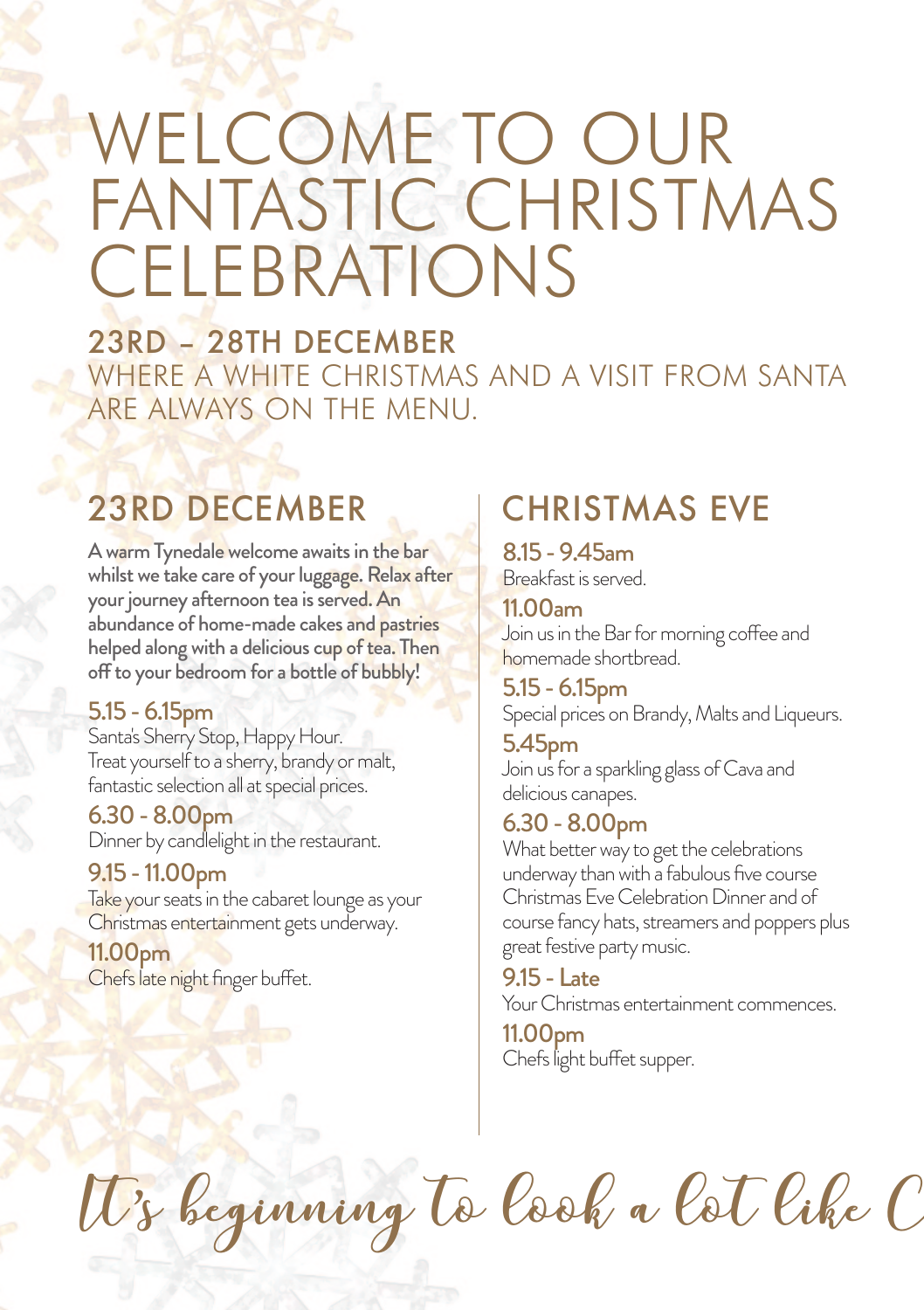

# CHRISTMAS DAY

8.15-9.45am Coffee and Croissants served in the Cafe Bar.

10.00-11.45am Breakfast Brunch with Fillet Steak, Smoked Salmon and Whisky Porridge.

12.00noon Entertainment and Christmas Carols.

1.15pm Santa arrives presents for everyone!

#### 3.00pm

Traditional Christmas dinner is served with complimentarywine,Christmas crackers and a wonderful warm atmosphere.

#### 7.00pm

Relax with family and friends in the warmth of the Cafe Bar for your early evening buffet.

9.15pm Cabaret entertainment.

11.00pm More goodies with the late night buffet.



# BOXING DAY

8.30-9.00am Coffee and Croissants served in the Cafe Bar.

10.00-11.00am Breakfast Brunch followed by a relax in the lounge or take a dip in Llandudno's traditional sea plunge.

3.00pm Tynedale High Tea served in the Cafe Bar also your chance to guess the weight of the Haggis!

5.15-6.15pm Santa's Sherry Stop. Special prices on our range of Sherry, Brandy, Malts and Liqueurs.

6.30-8.00pm Dinner by candlelight.

8.00pm Cash Bingo in the Cafe Bar.

9.15-11.00pm Cabaret entertainment.

11.00pm We round off the evening with our complimentary finger buffet.

bristmas... eat, brink and be merry! ,